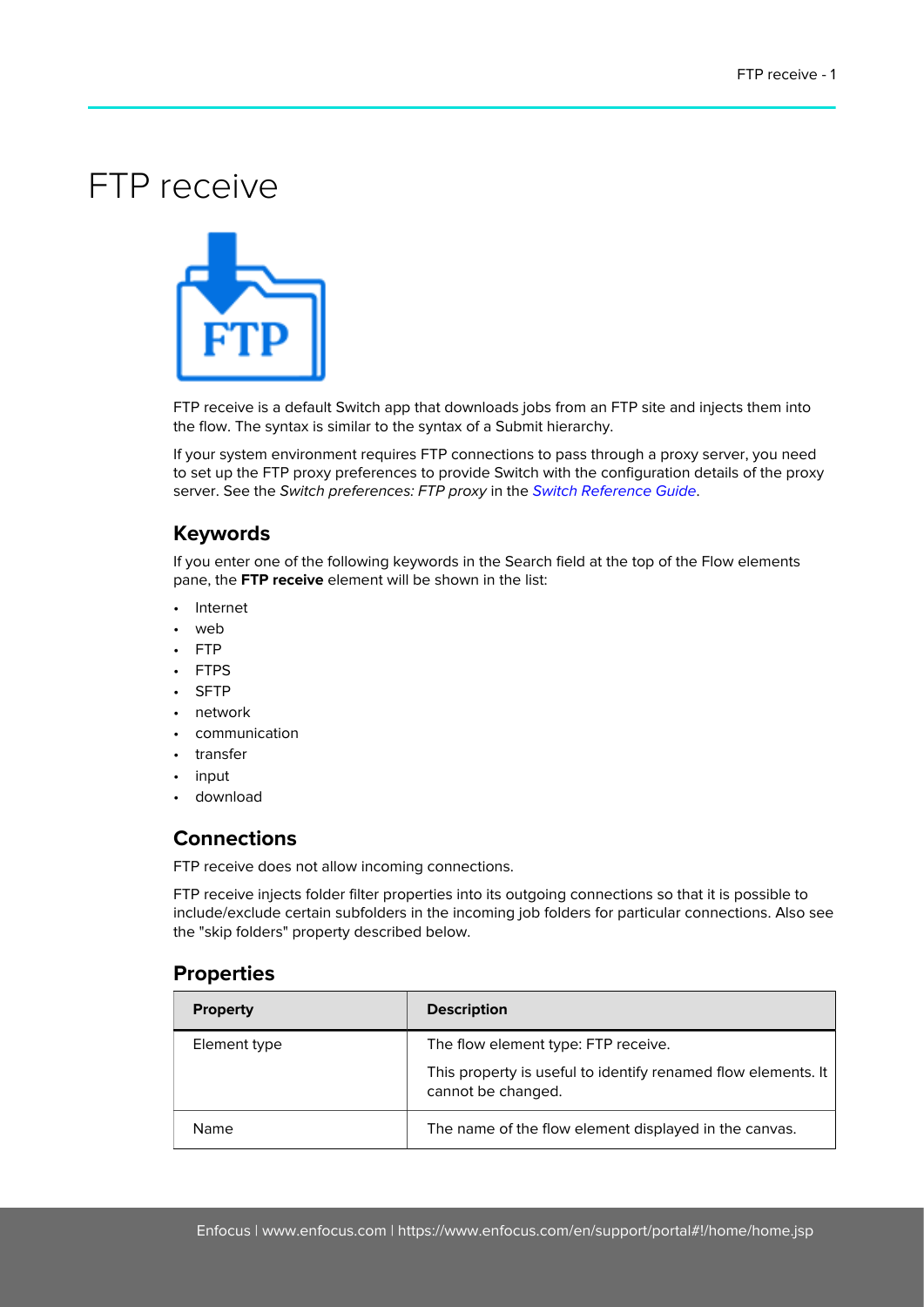| <b>Property</b>                    | <b>Description</b>                                                                                                                                                        |
|------------------------------------|---------------------------------------------------------------------------------------------------------------------------------------------------------------------------|
| Description                        | A description of the flow element displayed in the canvas.<br>This description is also shown in the tooltip that appears<br>when moving your cursor over the flow element |
| Server type                        | Select FTP or SFTP or FTPS.                                                                                                                                               |
|                                    | If you select FTP, you have to set the subordinate<br>property Passive mode (see further).                                                                                |
|                                    | If you select SFTP, you have to choose the preferred<br>Authentication method (see further).                                                                              |
|                                    | If you select FTPS, you have to set two subordinate<br>properties (Passive mode and Ignore server certificate<br>errors) (see further).                                   |
| Passive mode                       | Only available if server type = FTP or FTPS                                                                                                                               |
|                                    | If set to Yes, FTP receive uses passive mode to<br>communicate with the FTP(S) server; otherwise it uses<br>active mode.                                                  |
| Ignore server certificate errors   | Only available if server type = FTPS                                                                                                                                      |
|                                    | If set to Yes, the server certificate errors will be ignored<br>when connecting to the FTPS server. Examples of<br>certificate errors:                                    |
|                                    | Self-signed certificate                                                                                                                                                   |
|                                    | Invalid host name<br><b>Expired certificate</b>                                                                                                                           |
| Use system cryptography<br>library | Only available if server type = FTPS or SFTP                                                                                                                              |
|                                    | This property specifies which cryptography library to use<br>for securing communications with the HTTPS server.                                                           |
|                                    | Yes (default): The native system library is used.                                                                                                                         |
|                                    | No: The library bundled with Enfocus Switch is used.                                                                                                                      |
|                                    | Note: In case Switch cannot connect to the server,<br>try changing the value of this property, as this<br>might resolve the connection problem.                           |
| Authentication method              | Only available if server type = SFTP                                                                                                                                      |
|                                    | You have two options:                                                                                                                                                     |
|                                    | Password: Switch logs on to the server with the user<br>name and password filled in below.                                                                                |
|                                    | <b>Public key:</b> Switch logs on to the server using key pairs<br>(public key + private key) which can be generated with<br>the PuTTY Key Generator.                     |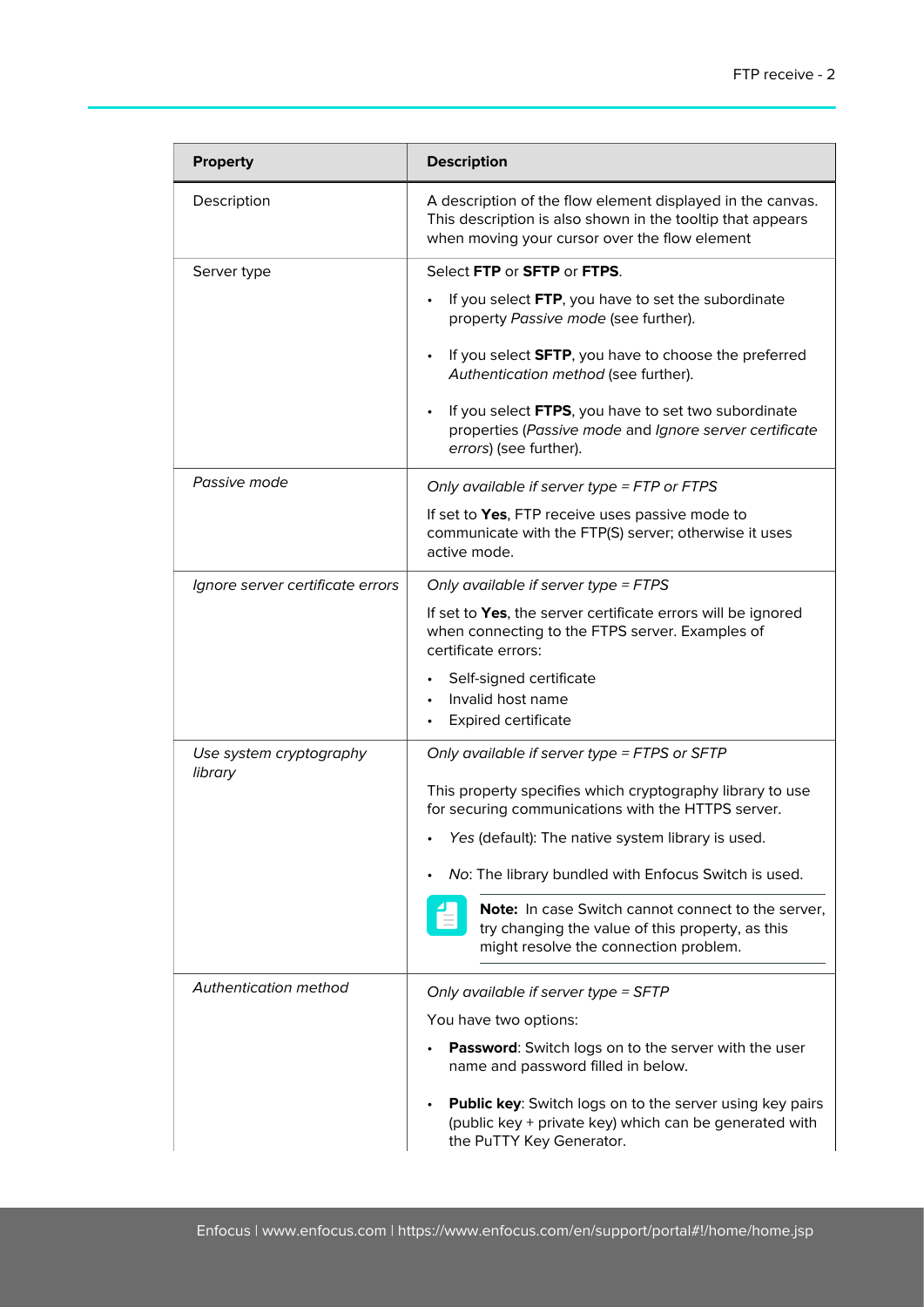| <b>Property</b>    | <b>Description</b>                                                                                                                                                                                                                                                                                                                                                                                                           |
|--------------------|------------------------------------------------------------------------------------------------------------------------------------------------------------------------------------------------------------------------------------------------------------------------------------------------------------------------------------------------------------------------------------------------------------------------------|
|                    | The public key is the key used on the server, which<br>must be configured to use public key configuration.                                                                                                                                                                                                                                                                                                                   |
|                    | The private key is the key used by Switch. You must set<br>the following subordinate properties:                                                                                                                                                                                                                                                                                                                             |
|                    | <b>Certificate store type:</b> Format in which the key was<br>saved.                                                                                                                                                                                                                                                                                                                                                         |
|                    | Note: If you want to use a PGP file (that<br>is a PuTTY key file) as the key file for the<br>SFTP server, you first need to convert it<br>into a PEM file (=file type that is supported<br>by the FTP tools in Switch). To perform the<br>conversion, you can use the PuTTY Key<br>Generator: open the PuTTY key file in the<br>utility and then export it, using the main<br>menu item Conversions > Export OpenSSH<br>key. |
|                    | Certificate store path: Full path to the certificate file,<br>which contains the private key.<br>Certificate store password: Password used to save<br>and encode the generated keys. If no password was<br>used, this field should remain empty.                                                                                                                                                                             |
|                    | Note: Alternatively, you can set the authentication<br>method when selecting the FTP directory (See the<br>FTP directory property: click and Choose FTP<br>directory).                                                                                                                                                                                                                                                       |
|                    |                                                                                                                                                                                                                                                                                                                                                                                                                              |
| User name          | The login name for the FTP server. For anonymous login,<br>use "anonymous" as user name.                                                                                                                                                                                                                                                                                                                                     |
|                    | Note: If you're using the FTP proxy protocol,<br>append an @ sign and the target FTP site address<br>(domain or IP address) to the regular user name<br>( <ftpserverusername>@<ftpserveraddress>).</ftpserveraddress></ftpserverusername>                                                                                                                                                                                    |
| Password           | The password for the FTP server. For anonymous use,<br>enter an e-mail address as password.                                                                                                                                                                                                                                                                                                                                  |
|                    | This property is not available if you have chosen for Public<br>key as authentication method for the SFTP server.                                                                                                                                                                                                                                                                                                            |
| FTP server address | The URL or IP address of the FTP server from which jobs<br>are to be retrieved.                                                                                                                                                                                                                                                                                                                                              |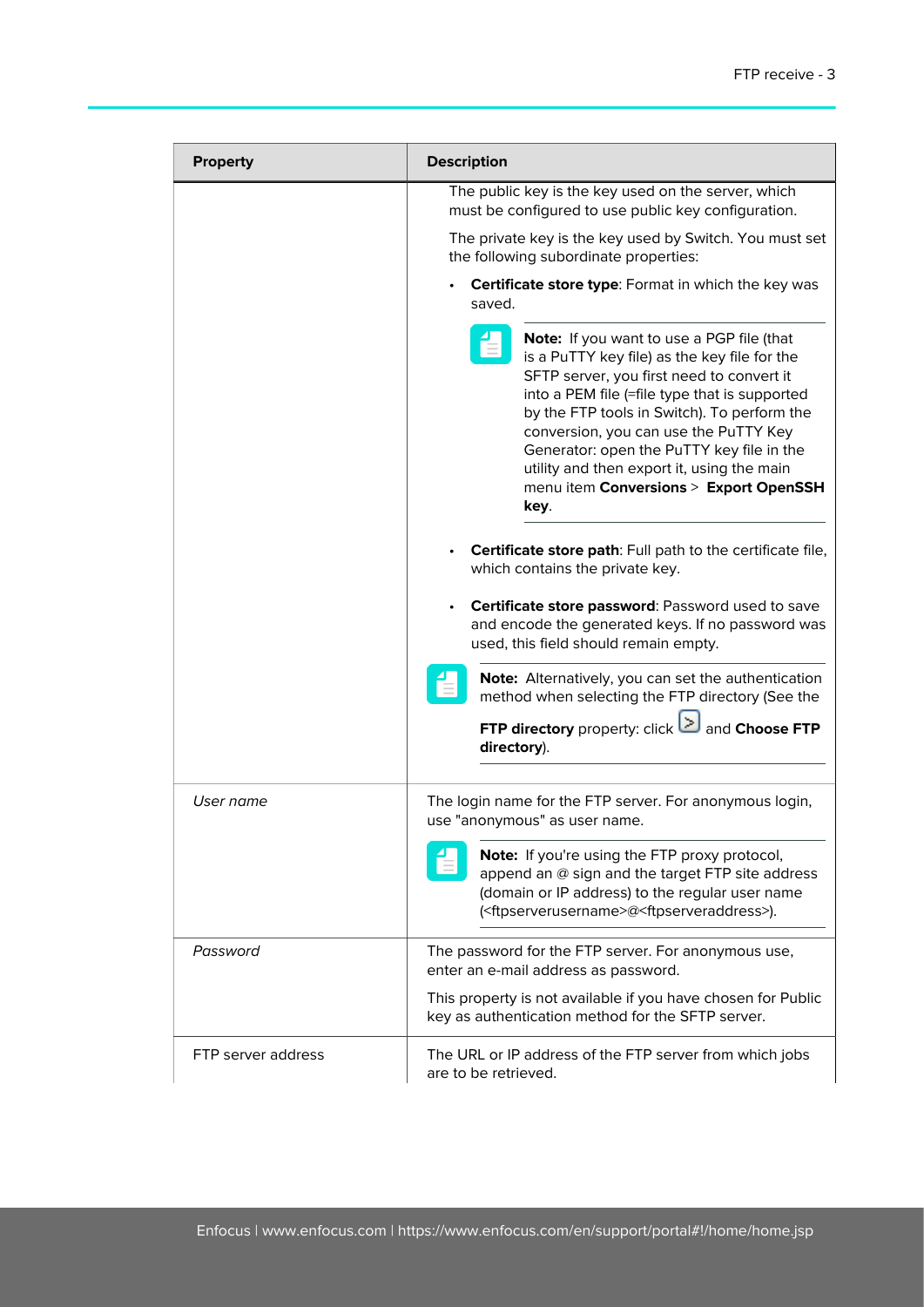| <b>Property</b>           | <b>Description</b>                                                                                                                                                                                                                                                                                                                                                                                                                                                                                                                                        |
|---------------------------|-----------------------------------------------------------------------------------------------------------------------------------------------------------------------------------------------------------------------------------------------------------------------------------------------------------------------------------------------------------------------------------------------------------------------------------------------------------------------------------------------------------------------------------------------------------|
|                           | <b>Note:</b> If you're using the FTP proxy protocol, this<br>should be the URL or IP address of the proxy<br>server.                                                                                                                                                                                                                                                                                                                                                                                                                                      |
| Port                      | The port used by the FTP server.<br>Default values:<br>FTP and FTPS: 21<br><b>SFTP: 22</b><br>Note: If port 990 is specified for the FTPS server,<br>the implicit FTPS mode is enabled. Using any other<br>port for the FTPS server enables explicit FTPS<br>mode (the STARTTLS command will be sent to<br>the server to set up the secure communication<br>channel).                                                                                                                                                                                     |
| FTP directory             | The directory on the FTP(S)/SFTP site from which jobs are<br>to be retrieved.<br>If the path starts with a forward slash "/", it is relative to<br>the user's home directory. If the path starts with a double<br>forward slash, it is relative to the FTP site's system root.<br>This is only useful if the user has access to the complete<br>file system on the FTP site.                                                                                                                                                                              |
| Leave originals on server | If set to Yes, incoming jobs are left untouched on the FTP<br>site; Switch never writes to the site so read-only access<br>rights suffice. For more details, refer to Leaving originals in<br>place in the Switch Reference Guide.<br>If set to No (default), incoming jobs are removed from the<br>FTP site; Switch needs full access rights to rename, create<br>and remove files and folders on the FTP site.                                                                                                                                          |
| Ignore updates            | The Ignore updates option is available only if Leave<br>originals on server is set to Yes.<br>If set to Yes, a job will only be processed once, regardless<br>of any changes to the file size or modification date. This<br>can be used for workflows where the input job is replaced<br>by the processing result, to avoid triggering endless loops.<br>If set to No, the job will be reprocessed when its file size or<br>modification date is different. This allows processing jobs<br>which have the same file name as previously submitted<br>jobs. |
| Minimum file size (KB)    | Used to set the minimum file size (in KB) limit before Switch<br>picks up the files or folders. To set no limits, leave it empty.                                                                                                                                                                                                                                                                                                                                                                                                                         |
| Check every (minutes)     | The frequency of checking the FTP directory for new jobs.                                                                                                                                                                                                                                                                                                                                                                                                                                                                                                 |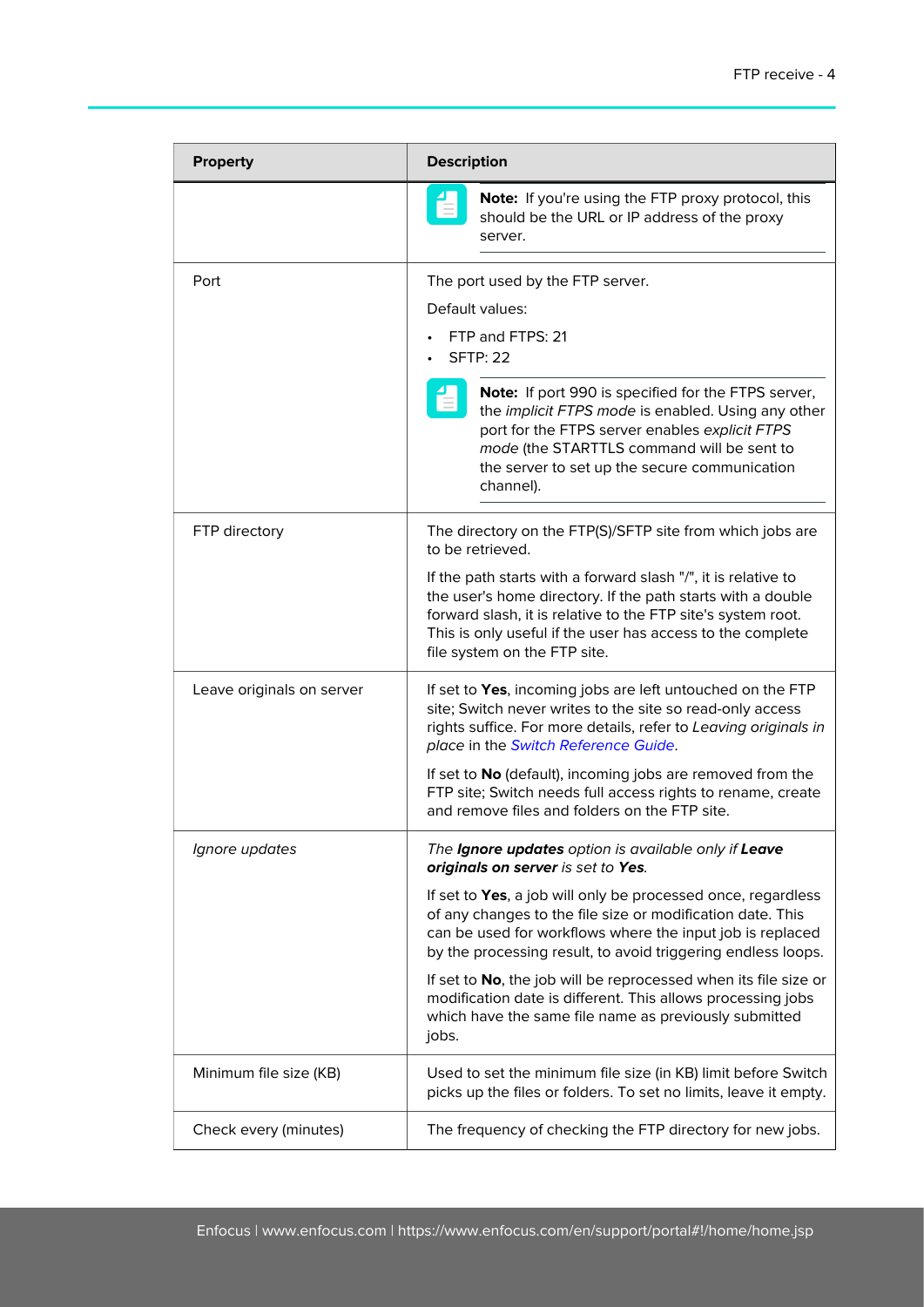| <b>Property</b>               | <b>Description</b>                                                                                                                                                                                                                                                        |
|-------------------------------|---------------------------------------------------------------------------------------------------------------------------------------------------------------------------------------------------------------------------------------------------------------------------|
| Time-of-day window            | If set to Yes, the tool checks for new arrivals only during<br>a certain time of the day (specified in the subordinate<br>properties).                                                                                                                                    |
| Allow from (hh:mm)            | The time-of-day window during which to check for new<br>arrivals; the values are structured as "hh:mm" (hours,<br>minutes) indicating a time of day on a 24 hour clock; an<br>empty value means midnight; two identical values mean<br>that the tool always detects jobs. |
| Allow to (hh:mm)              |                                                                                                                                                                                                                                                                           |
| Day-of-week window            | If set to Yes, the tool checks for new arrivals only during<br>certain days of the week (specified in the subordinate<br>properties).                                                                                                                                     |
| Allow from                    | The days of the week (Monday, Tuesday, Wednesday,<br>Thursday, Friday, Saturday, Sunday) during which to check                                                                                                                                                            |
| Allow to                      | for new arrivals; two identical values mean that the tool<br>only checks for new arrivals on that specific day.                                                                                                                                                           |
| Day-of-month window           | If set to Yes, the tool checks for new arrivals only during<br>a certain day of the month (specified in the subordinate<br>properties).                                                                                                                                   |
| Day                           | The day in the month during which to check for new<br>arrivals, as a number in the range [131]; the default<br>value of one means the first or the last day of the month<br>(depending on the following property).                                                        |
| <b>Relative to</b>            | Determines whether the day of the month is relative to<br>Start of month or End of the month.                                                                                                                                                                             |
| Subfolder levels              | The number of nested subfolder levels considered to<br>be hot folders (as opposed to job folders); see also the<br>description on subfolders earlier.                                                                                                                     |
| Process these folders         | Defines the initial set of folders that should be processed.<br>This set can be adjusted by defining rules in the<br>subsequent properties.                                                                                                                               |
| Adjusted by (rule 1) (rule 5) | This property defines a rule for adjusting the set of<br>folders to be processed, by including or excluding folders<br>matching or not matching a folder name. Different rules can<br>be applied and will be processed in the order as they are<br>specified.             |
|                               | Additional properties for this rule are:                                                                                                                                                                                                                                  |
|                               | The Folder name used for matching.                                                                                                                                                                                                                                        |
|                               | The Levels, limiting the range of subfolder levels on<br>which the rule applies.                                                                                                                                                                                          |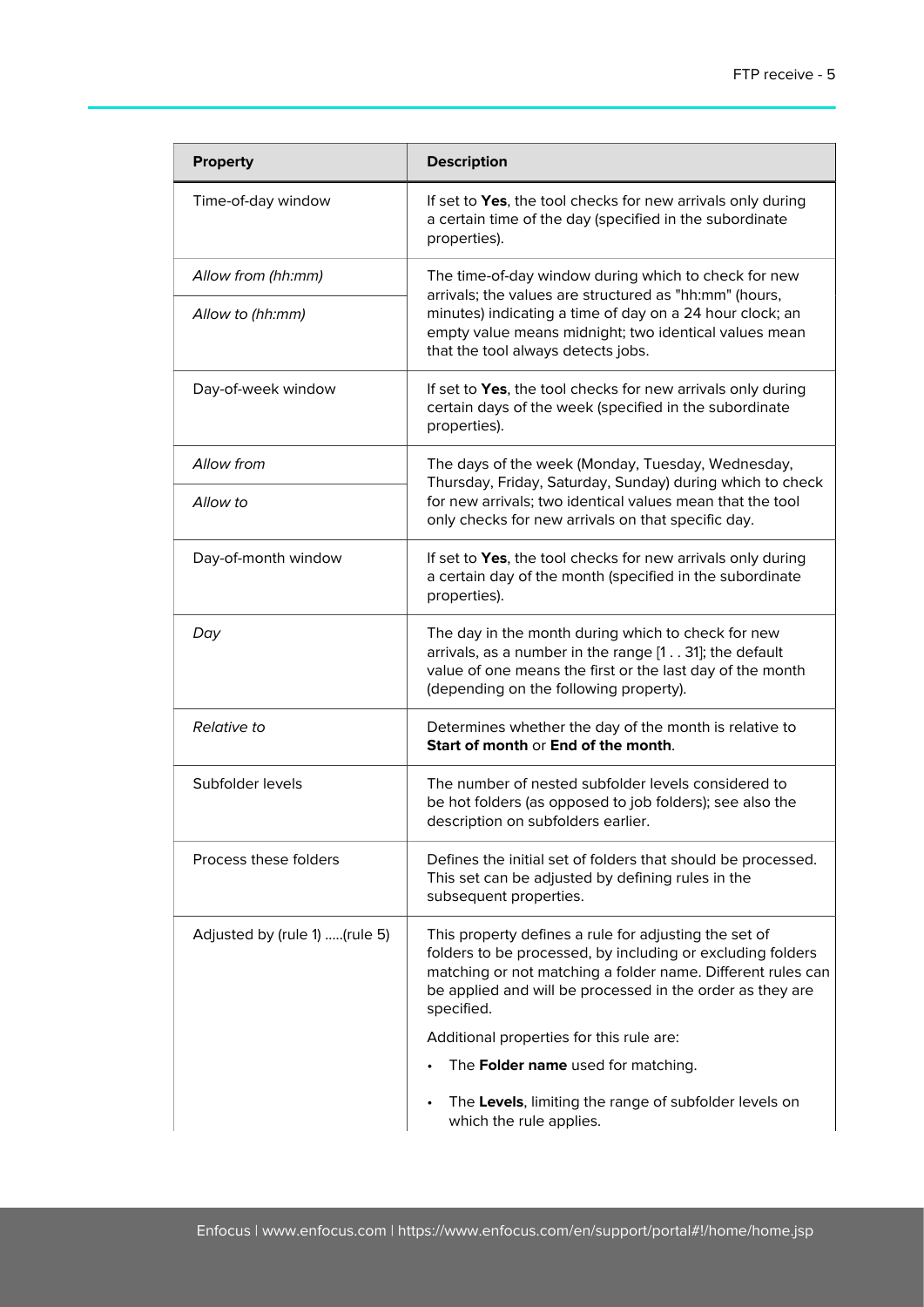| <b>Property</b>          | <b>Description</b>                                                                                                                                                                                                                                                                                             |
|--------------------------|----------------------------------------------------------------------------------------------------------------------------------------------------------------------------------------------------------------------------------------------------------------------------------------------------------------|
|                          | A Restriction, based on the folder name of the parent<br>or ancestors for the folder. If folder Y contains subfolder<br>X; Y is X's parent folder. If folder Z contains subfolder Y;<br>Z is one of X's ancestors. The folder that contains folder<br>Z is also one of X's ancestors, and so on.               |
|                          | Nesting, defining whether this rule operates on<br>subfolders of the target folder, which are deeper in the<br>hierarchy than the defined level range. The matching<br>rule is also applied on these subfolders.                                                                                               |
|                          | Options:                                                                                                                                                                                                                                                                                                       |
|                          | Exclude/Include nested subfolders as well                                                                                                                                                                                                                                                                      |
|                          | Don't exclude/include nested subfolders                                                                                                                                                                                                                                                                        |
| Attach hierarchy info    | If set to Yes, (part of) a job's submit location is added to<br>its hierarchy location path as it is submitted in the flow;<br>for more details, see Using hierarchy info in the Switch<br><b>Reference Guide.</b>                                                                                             |
| Include FTP name         | Only available if Attach hierarchy info is enabled.                                                                                                                                                                                                                                                            |
|                          | If set to Yes, the name of the flow element is included at<br>the top of the remembered location path.                                                                                                                                                                                                         |
| Include subfolder levels | Identifies the number of hierarchy segments in the<br>hierarchy information.                                                                                                                                                                                                                                   |
| Save top subfolders      | If set to Yes, the top-most subfolders are remembered in<br>the location path, otherwise the bottom-most subfolders<br>are remembered.                                                                                                                                                                         |
| Attach email info        | E-mail addresses and body text specified with the editor<br>for this property are added to each job's e-mail info as the<br>job is injected in the flow; the information added can vary<br>depending on the subfolder in which the job was located;<br>see Using hierarchy info in the Switch Reference Guide. |
| Allow subfolder cleanup  | If set to Yes, empty subfolders in the hot folder will be<br>removed starting from the level defined in the next<br>property (Starting at level).                                                                                                                                                              |
|                          | Note: This option is useful if Process these<br>folders is set to No Folders (see higher), because<br>in that case only files are taken from the FTP, while<br>(empty) folders are left.                                                                                                                       |
| Starting at level        | The folder level (inside of the hot folder) where the folder<br>cleanup should start:                                                                                                                                                                                                                          |
|                          | Level 1 deletes all empty subfolders in the hot folder                                                                                                                                                                                                                                                         |